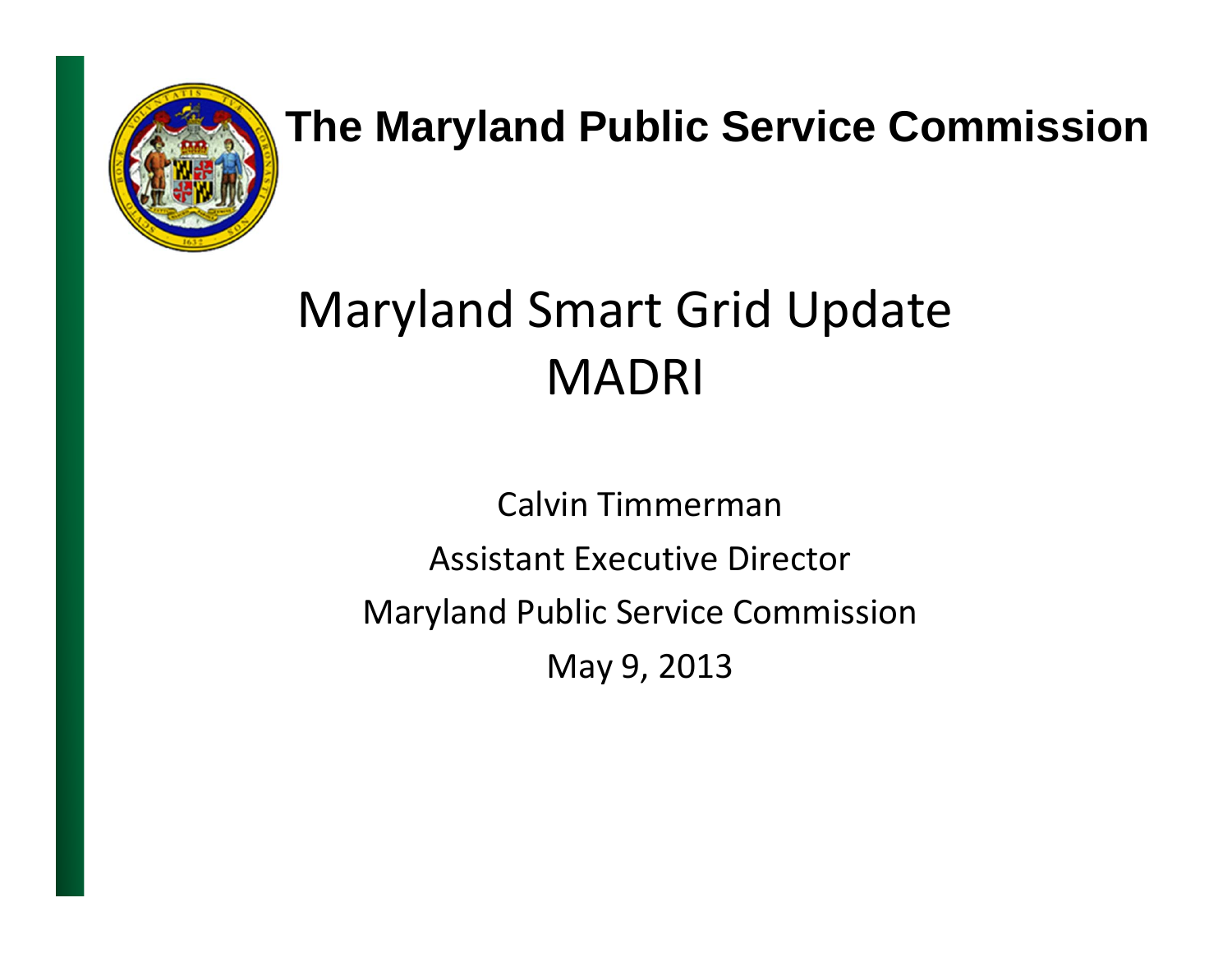# AMI Installations

#### •BGE

- –1.2 million electric, 660,000 gas meters
- –Roughly 33% of installations completed, complete in 2014
- • Pepco-MD
	- –550,000 electric meters in Maryland
	- –Nearly finished, all must be complete by June 2013
- • DPL-MD
	- –210,000 electric meters (no gas) in Maryland
	- – Most recent approved. Installations underway, complete late 2013/early 2014
- •**SMECO** 
	- 160,000 electric meters
	- –Still awaiting decision
- • Projects cover 85% of all Maryland electric customers, 55% of gas customers and  $\frac{1}{2}$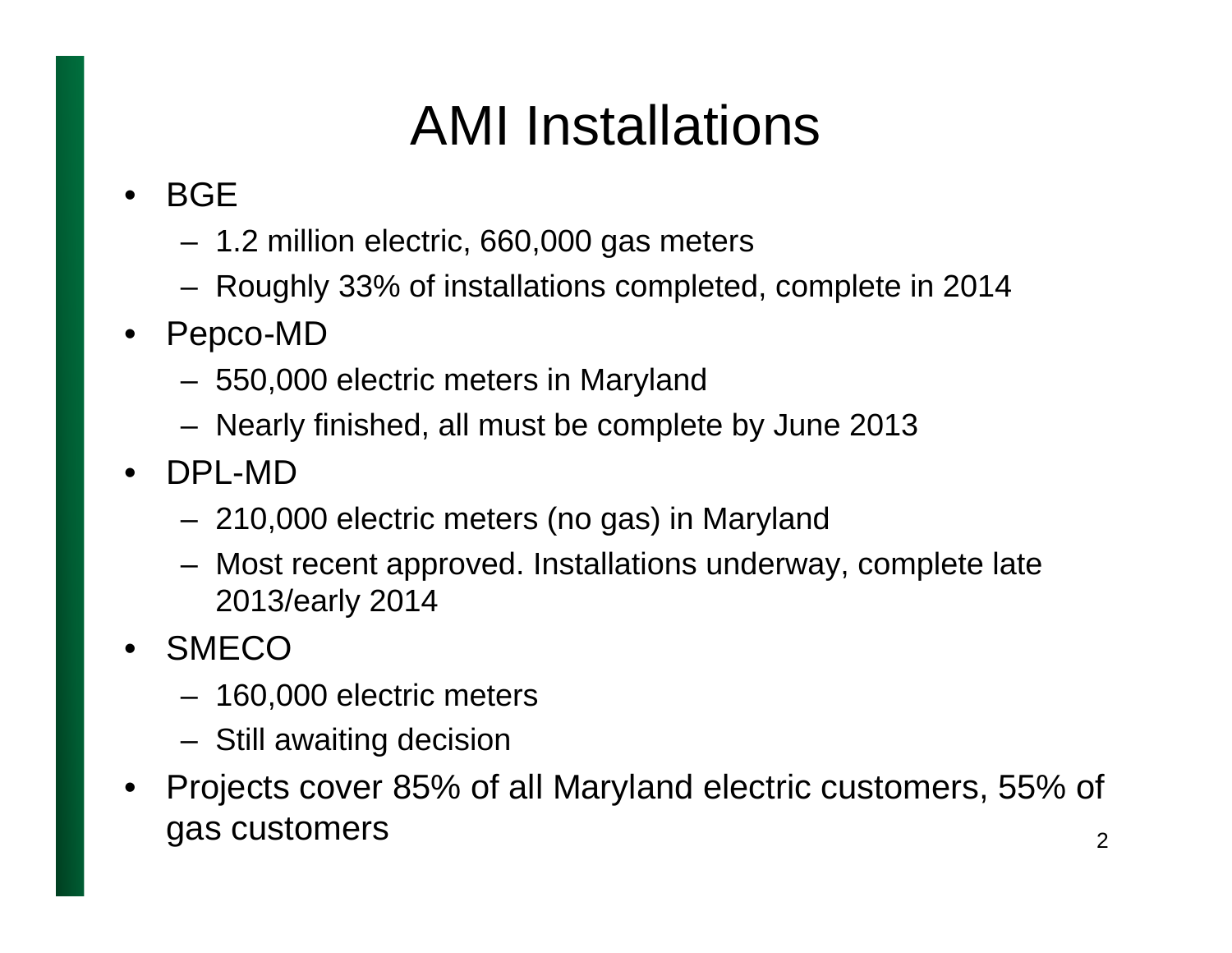# Dynamic Pricing Basics

- Peak event credit approach
	- –BGE "Smart Energy Rewards"
	- –PHI "Peak Energy Savings Credit"
	- –No proposal for SMECO yet, likely TOU sometime later
- Peak event days
	- In most cases a peak event day declared for the following day
	- Multiple customer communications streams
	- –Generally declared June – Sept.
	- Maximum hours are 12pm 8pm, actual hours will usually be less and announced for each event
	- Will include PJM DR days, high LMP days and could include distribution problem days
- BGE all residential, PHI all residential and smaller commercial
- • Current DLC program reductions approx. 700 MW, goal of additional 200+ MW with dynamic pricing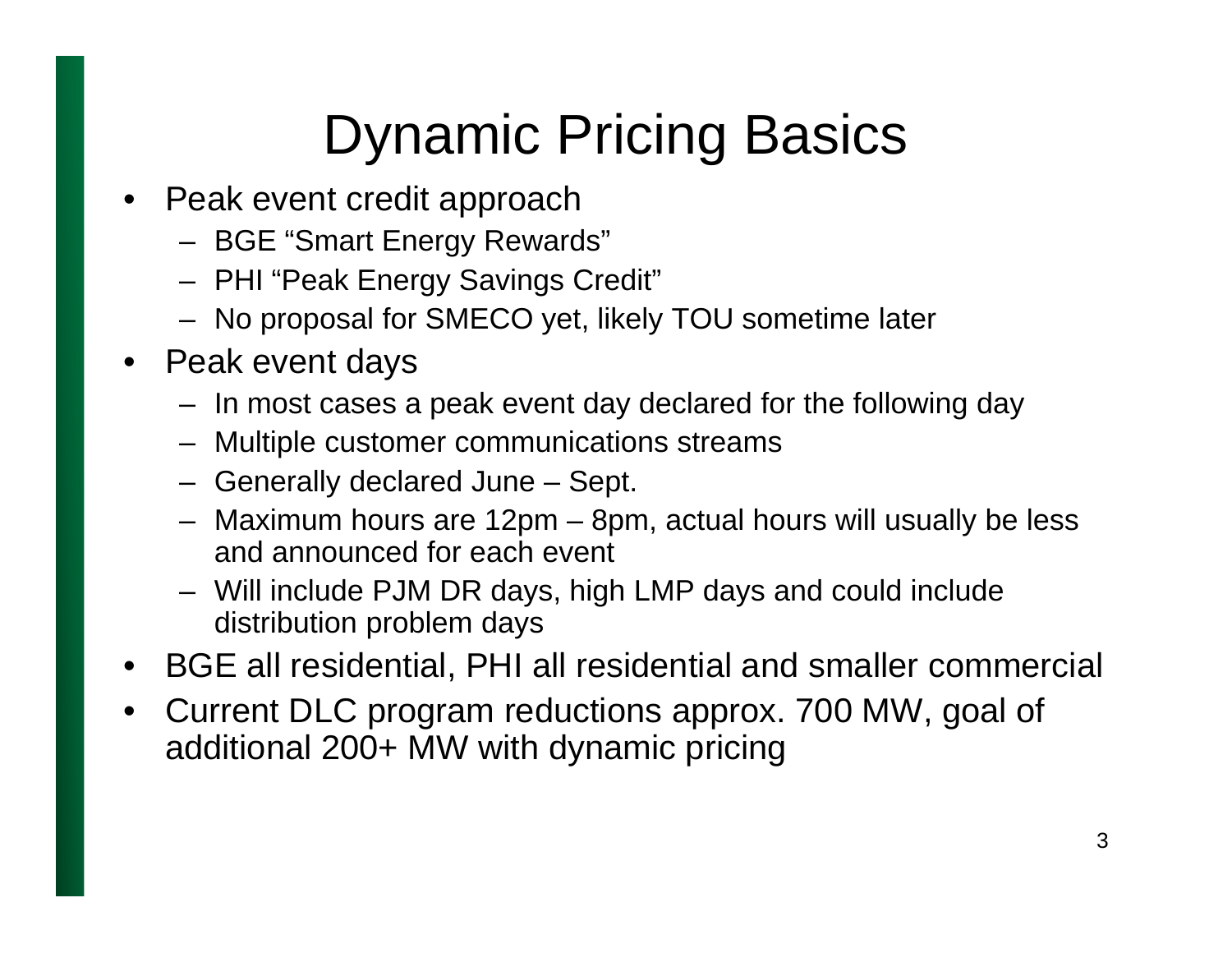### Dynamic Pricing – Show Me the Money

- \$1.25/kwh credit for usage reduction compared to hourly customer specific calculated baseline
	- Baseline calculates what usage minus reductions would have been on a comparable day
	- BGE baseline uses their pricing pilot approach, PHI baseline uses DC pricing pilot approach
- • Cash flow similar to DLC programs
	- Peak load reductions monetized in PJM capacity and energy markets
	- PJM payments fund customer credits
	- True-up in annual distribution surcharge/credit
	- \$1.25 credit level will be kept reasonably stable over time, but might change based on PJM revenue or customer response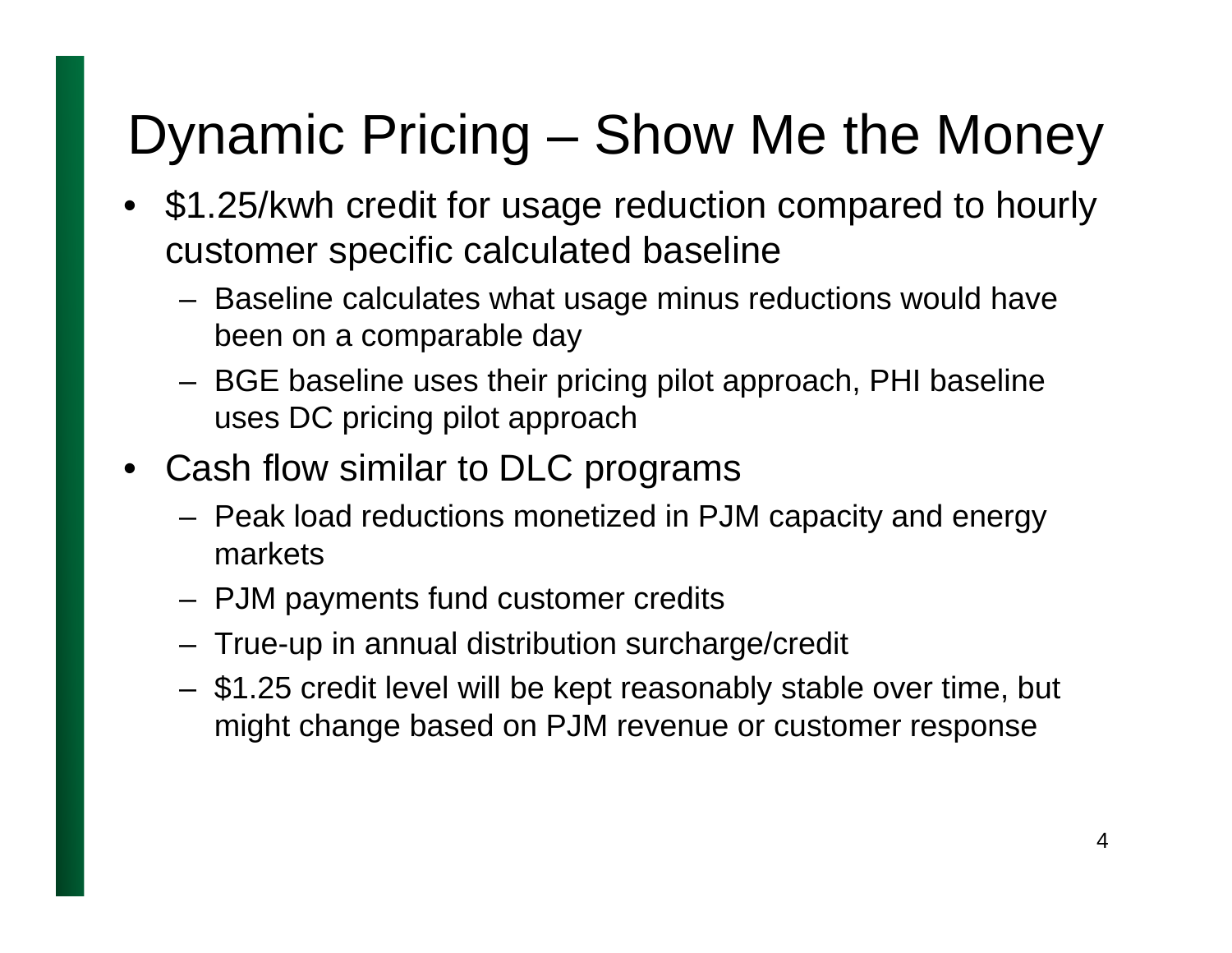### Peak Credit Advantages

- • Coordinated with DLC programs
	- All load reduction benefit now in monthly peak reduction credit fixed monthly DLC credit ends
	- If total of monthly reduction credits less than DLC credit (for example \$75 for BGE 75% cycling option), final credit in season makes up the difference
- • Goal is for majority of customers to receive credits and majority of DLC customers to exceed DLC minimum
- $\bullet$ Good transition to dynamic pricing
- • No worse off than whatever customer is otherwise paying for energy
- No enrollment, opt-in or opt-out
	- AMI opt-out customers not eligible
- No change in standard offer procurement
- $\bullet$  Retail supply neutral – except for customers who's supplier provides their own PJM based load reduction program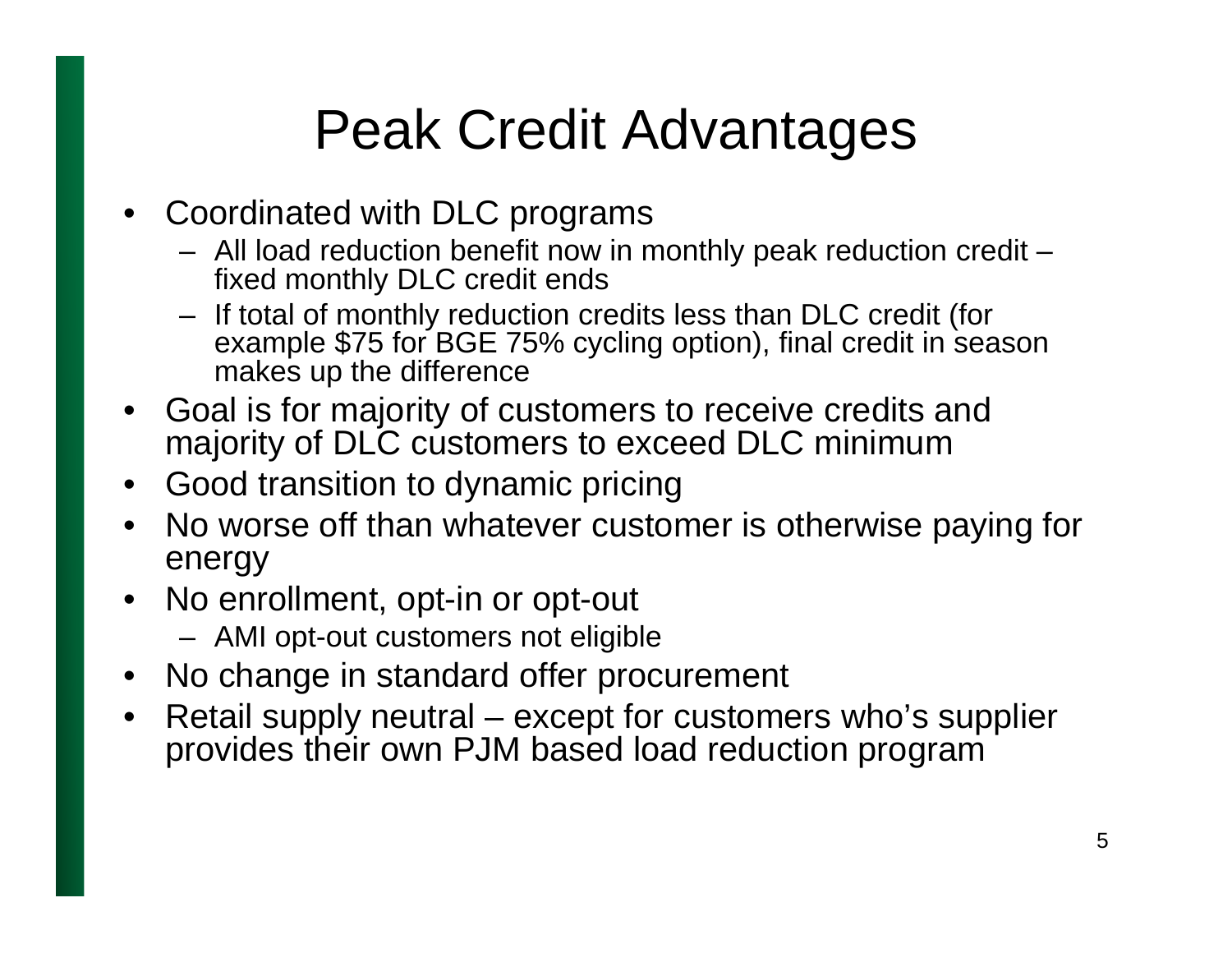# AMI Regulatory Decisions

- Cost recovery contingent on successful deployment and demonstrated cost effectiveness
	- SMECO proposes a surcharge, case awaiting decision
- Metrics mandated to monitor deployment, costs and benefits and customer engagement
- Customer education plans required
- •Cyber Security plans required
- • Metrics, education plans and cyber security plans developed/reviewed in work group made up of all parties to the smart grid proceedings
- $\bullet$  Most work group plans and documents have been consensus of all parties and approved by Commission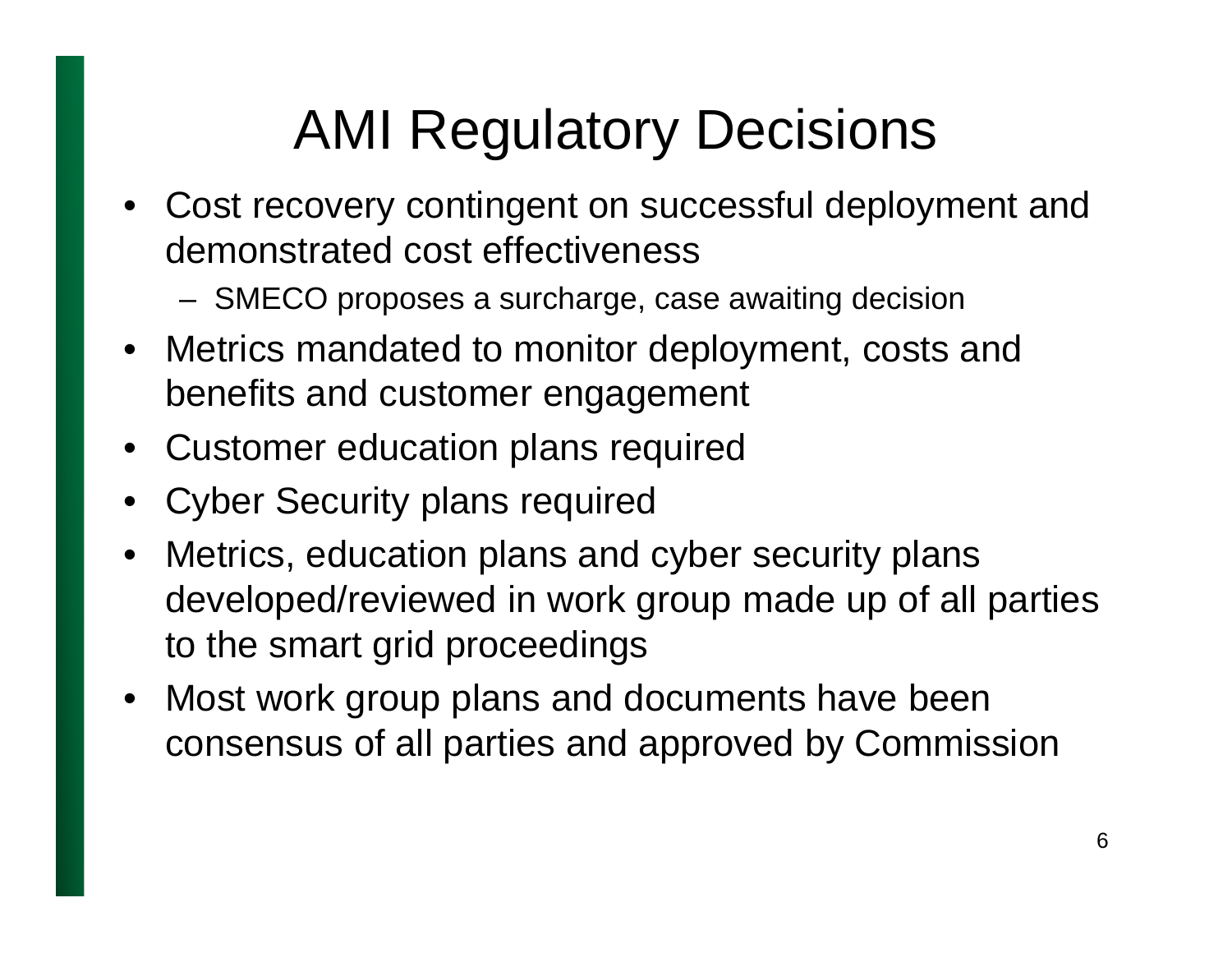## Customer Education Plans

- • Developed in Two Phases
	- Deployment "Phase 1" education addresses meter installation and general introduction to Smart Grid
	- Dynamic Pricing "Phase 2" education moves into peak event credits and other advanced features (such as outage detection and restoration) as they are implemented
- • Phase 1 and 2 plans approved for BGE and Pepco, Phase 1 plan approved for DPL
	- DPL Phase 2 under development
- $\bullet$  Work Group has informal review (with 3 day deadline) of all materials
- $\bullet$  SMECO plan has been reviewed by work group, awaits Commission action on SMECO implementation
- $\bullet$  Privacy policies included in plans – generally follow existing electric choice requirements for utilities providing info to 3rd parties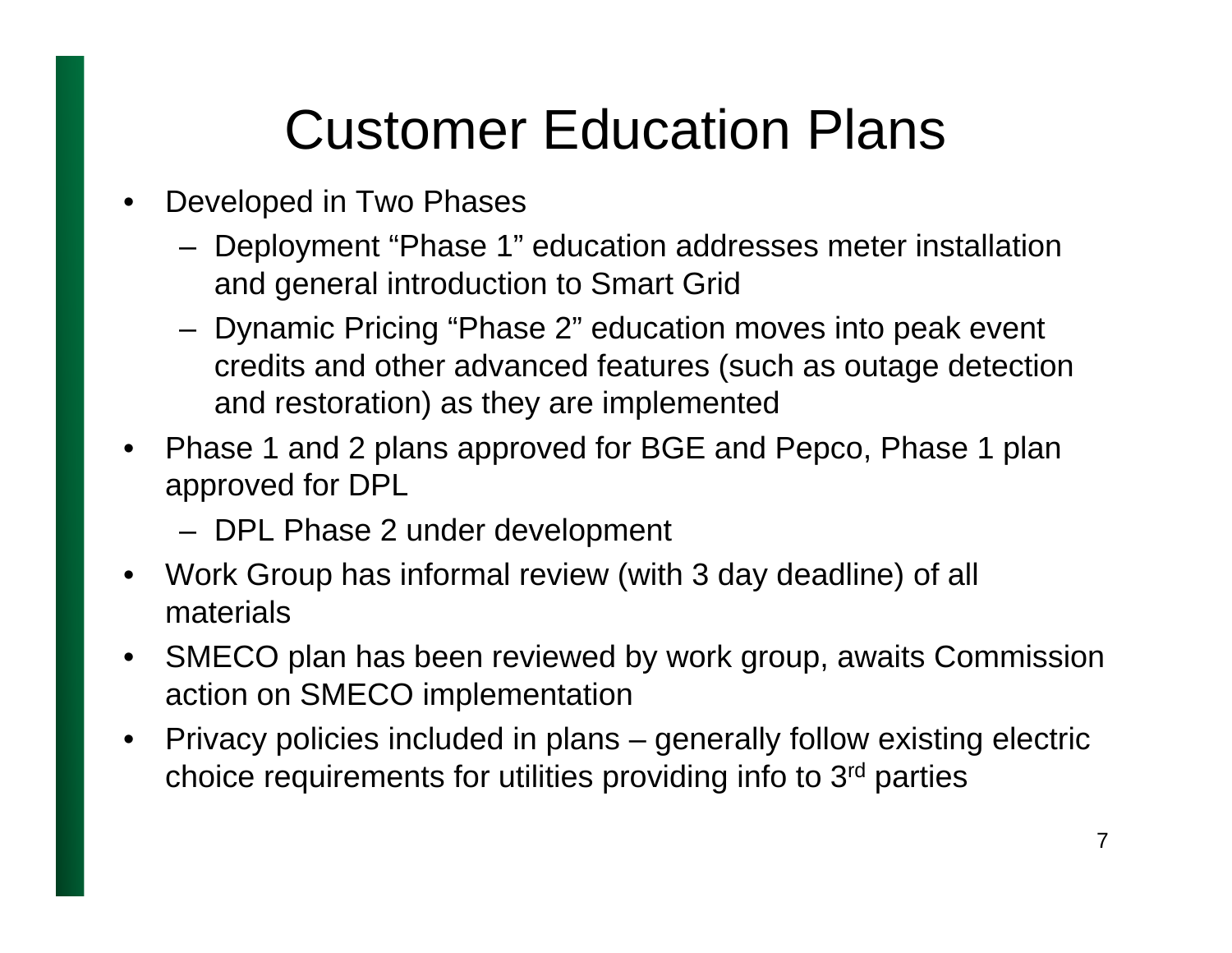# Cyber Security Plans

- • Company specific AMI cyber security plans filed and heard
	- BGE plan and PHI plan (for both Pepco and DPL)
	- Plans apply to AMI, not utility wide operations
	- Work Group consensus support
- Commission oversight plan applicable to BGE and PHI filed and heard
	- • Key feature is independent 3rd party consultant answerable to PSC to review all details of utility AMI cyber security activities and incidents
	- •Work Group consensus support
- •Awaiting Commission action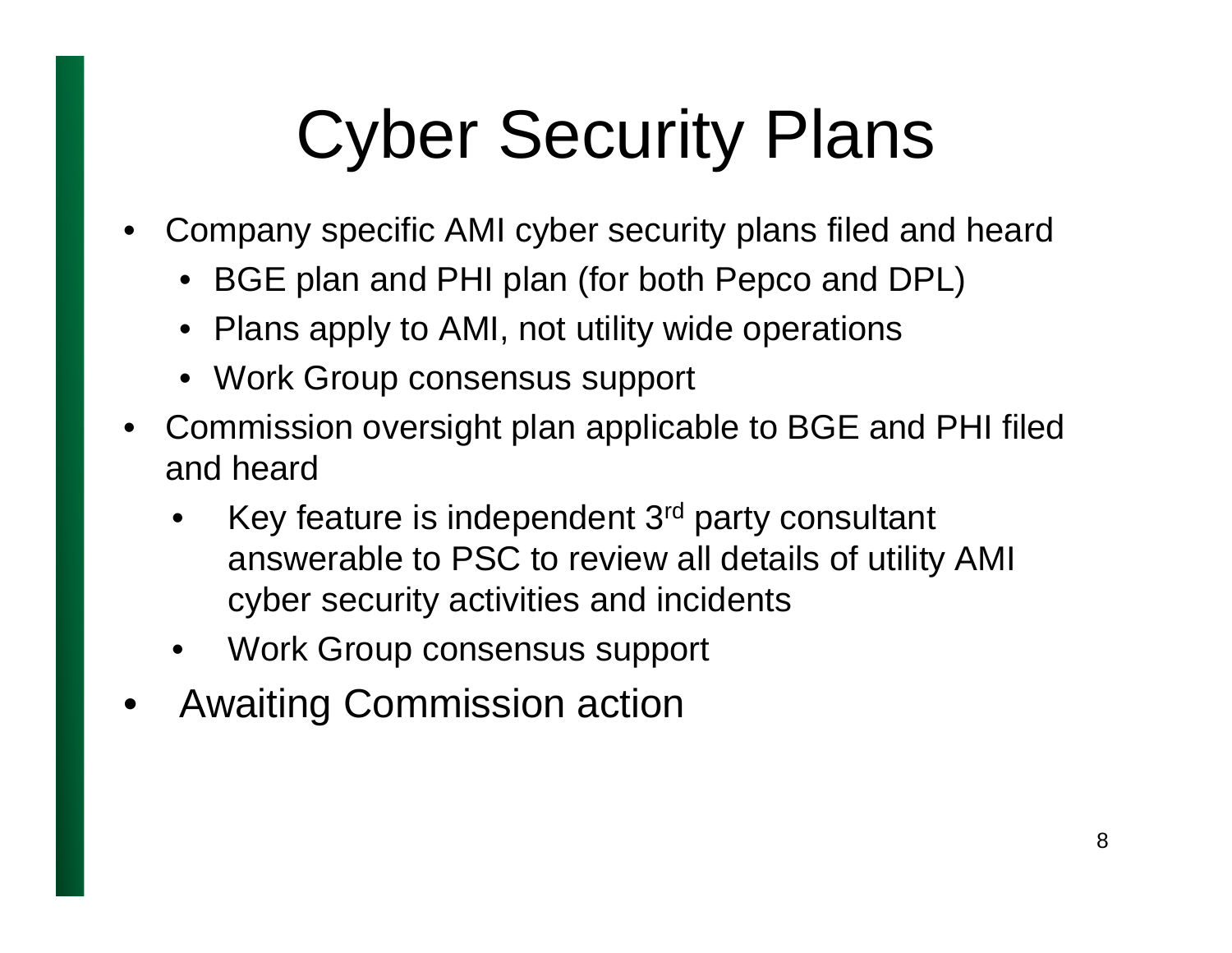#### Cost/Benefit and Engagement Metrics

- 55 total metrics approved and reported on so far for IOUs (still working on another 10 or so metrics)
	- Broken into Phase I (Deployment), Phase II (dynamic pricing and advanced functionality such as outage detection)
- •Many metrics have more than one reporting element
- • Categories and number of metrics:
	- 5 Deployment progress metrics
	- 2 SG system cost metrics
	- 4 Metering related capital savings metrics
	- 7 Operational savings metrics
	- 13 Peak load reduction benefits metrics
	- 7 Meter/billing accuracy and reliability metrics
	- 17 Customer engagement/education metrics
- •Reported quarterly